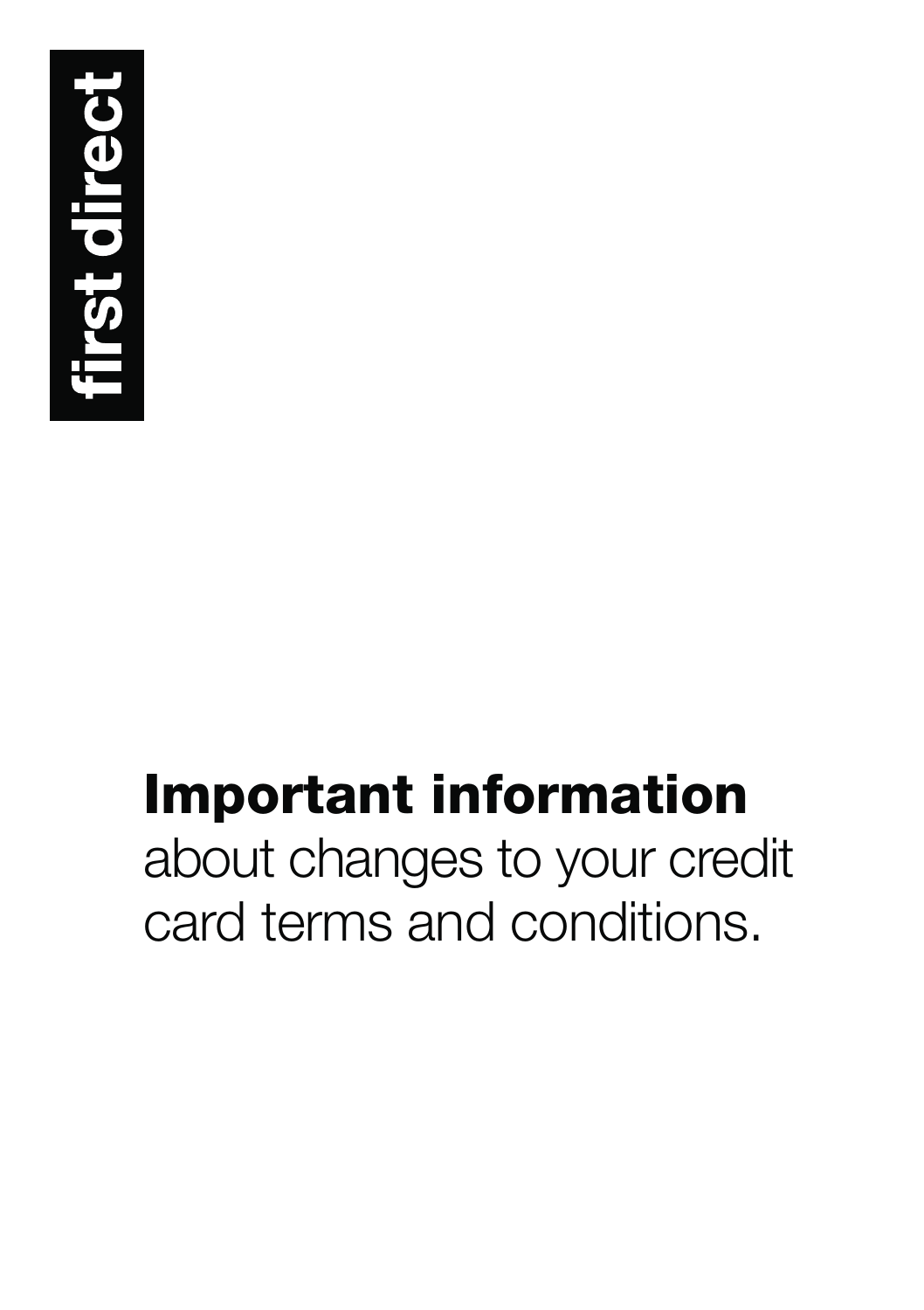We need to make some changes to your credit card terms and conditions with us ('your agreement') to cover new technology for registering a credit card with an e-wallet, or on a mobile phone, tablet computer, smartwatch or similar device (referred to as a 'device') to make payments.

This document explains the changes we're making which take effect when you successfully register your card on a device to be used for making payments. If you're not happy with any of these changes, you have the option to delete your card from your device and continue to use other means of payment already covered by your agreement. Please read these terms carefully and make sure you are happy with them before using your device to make a payment.

## **Definitions**

The definition of 'Card' will be changed so it also covers the digital version of each card, which is issued by us or on our behalf and which you store on a device where the context would be appropriate.

The definition of a 'PIN' will also cover any personal identification number, including any used with an e-wallet or device your Card is registered with.

### **Using your account**

Your agreement will also be changed to include the authorisation of payments using a device or an e-wallet as follows:

Where you register your card in an e-wallet or on a device, a digital version of your card will be created and securely stored in or on it. You authorise payments using the e-wallet or the device by following its required process which may include using a different PIN or device passcode or providing other biometric data like a fingerprint. For some devices, you can authorise payments by holding them close to a card terminal and entering the relevant security details into your device or the card terminal. You may also be able to set up linked devices eg a smart watch linked to a mobile phone to be able to make a payment for a certain period of time using a simplified authorisation procedure.

If you've stored more than one card in an e-wallet or on a device, most will ask you to nominate a default card which will be the card used to authorise payments unless you choose a different one.

We'll also make it clear that 'Card expiry date' can refer to the date shown on your plastic card or to an expiry date linked to the digital version of your card as these could be different.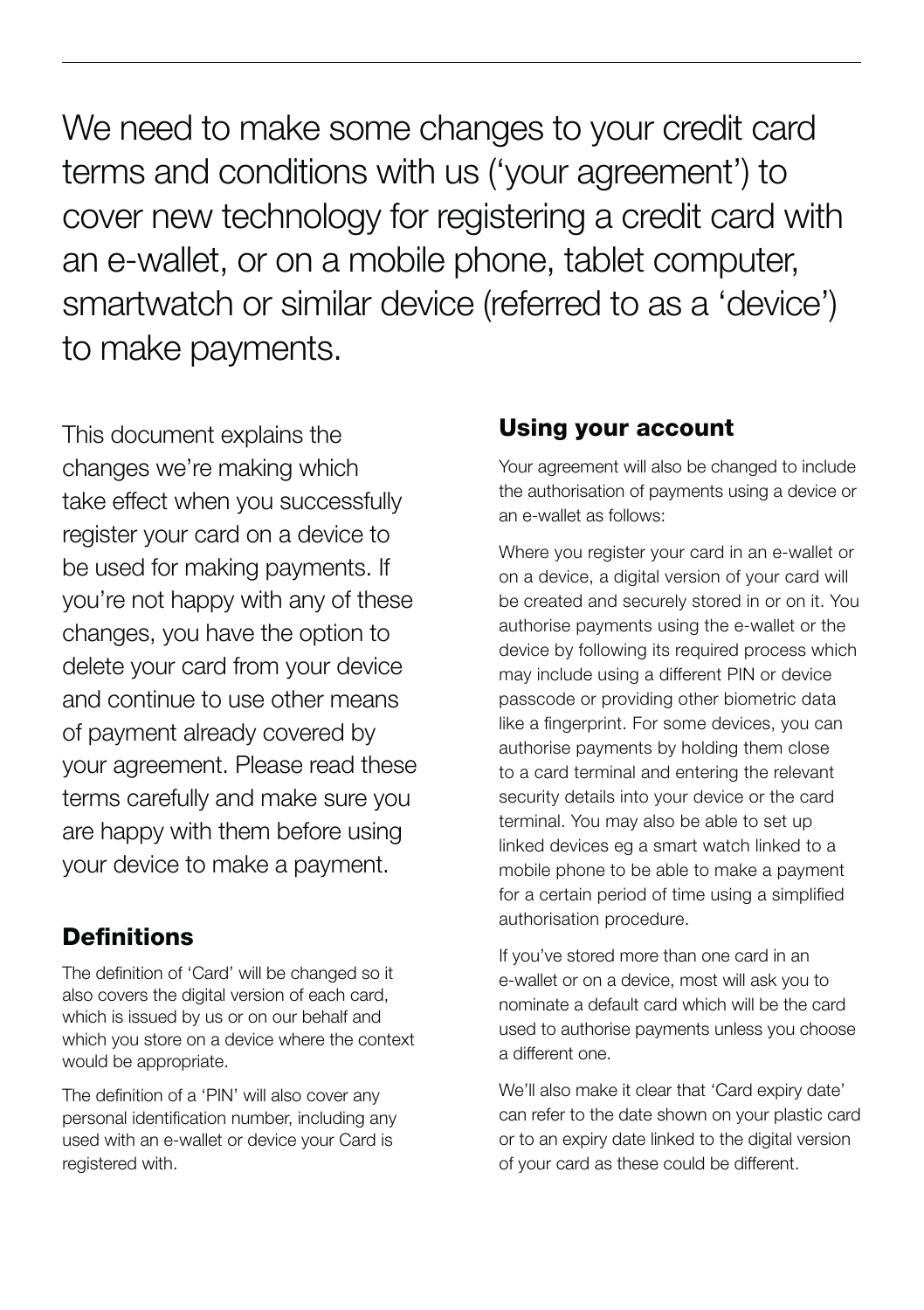# **Authorisations**

Your agreement already allows us to restrict or refuse the use of your cards but we'll now extend these to cards you register in e-wallets and on devices.

We'll also be able to suspend or restrict the use of a card registered in an e-wallet or on a device if:

- the e-wallet or technology used to register your card on a device is no longer available to our customers
- the technology provider associated with the e-wallet or device has been notified that your device has been lost or stolen or your e-wallet has been compromised or is at risk of being used by someone else and they take steps to suspend cards you have registered.

We'll also extend our right to refuse payment when you don't use your PIN to authorise it to include when you're using any type of card and you don't provide the relevant security details or follow the required authorisation procedure for making the particular type of transaction with a retailer. Some retailers will have a maximum limit for certain types of payments such as contactless payments, so you may not be able to use a device registered card for all transactions.

# **Protecting the Card**

We'll also make the following changes to your agreement:

Although we allow you to provide card or security details as part of registering with an e-wallet or on a device, before you do, you'll need to take reasonable steps to check it is a recognised technology platform that is secure so your security details aren't at risk.

Your agreement already explains that you need to protect your Card Security Details from being misused eg to commit fraud. This will be extended to cover the security details or procedures associated with an e-wallet or device eg a different PIN, device passcode or other biometric data like a fingerprint which you'll need to ensure you don't:

- share where a card is registered eg with family members who also use your device
- store anyone else's fingerprint on any device where your card details are stored.

If you've already set up a device with a passcode or fingerprint access you must review this and

ensure that you change it if it can be easily guessed or if you have already shared it with anyone else. You must also delete all fingerprint access apart from your own and ensure you don't activate a payment session on any linked device if someone else is using it.

Your agreement already explains that you need to tell us as soon as possible if your card is lost, stolen or may be misused for any reason. This will be extended so that you need to tell us if your e-wallet or security details are at risk, a device which has your card details stored in it is lost or stolen, or if you believe someone else has used it without your permission or has discovered your security details.

You'll need to delete your cards from a device before you:

- dispose of it eg selling or giving it to someone else
- give your device to someone temporarily eg for it to be repaired.

# **Misuse of the Card**

Your agreement will be changed to make it clear that, consenting to another person using your device on which a Card is registered by allowing them to know a device passcode or by registering their fingerprint in your device will be treated as you consenting to them having Card or Card Security Details. This may mean that we may not be liable to refund you for unauthorised transactions where those details are used to authorise a payment by others.

#### **Restricting Card use and ending this Agreement**

We'll make it clear that if the account relating to a registered card is closed, you'll need to delete your card from any relevant e-wallet(s) or device(s).

# **General**

Under your existing agreement, we're not liable to you for any loss due to any failure or delay in providing our service due to causes beyond our control. This will include if the problem is caused by the e-wallet or technology platform on which your Card is registered, including if it's not available, unless this relates to something we've done. This is because **first direct** does not control these e-wallets or technology platforms.